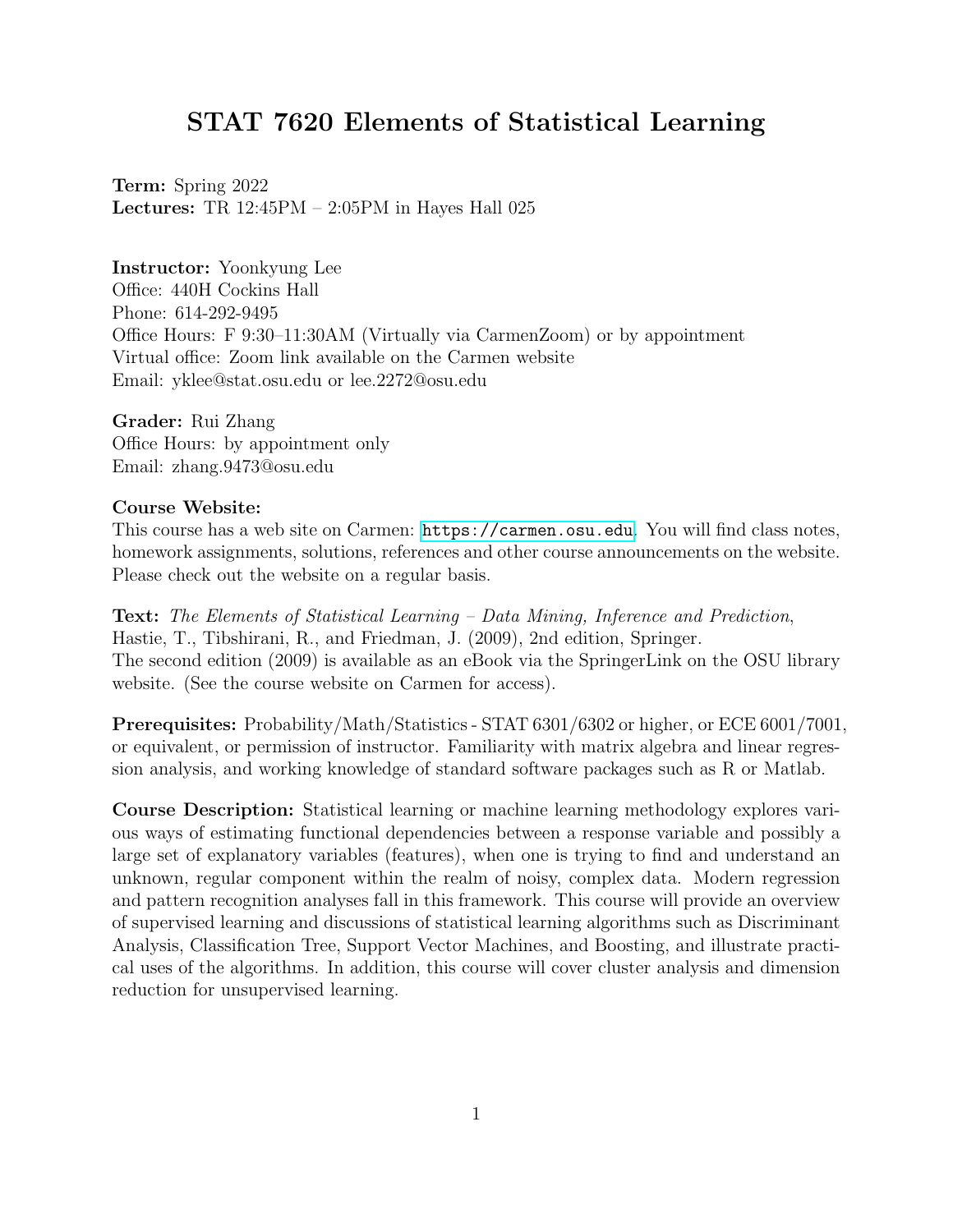# Tentative Course Schedule:

| Week      | <b>Topics</b>                                                 |
|-----------|---------------------------------------------------------------|
| 1.        | Overview of Statistical Learning/Machine Learning (Chapter 1) |
|           | Linear Methods for Regression (Chapter 3)                     |
| $2 - 3$   | Penalized Regression (Chapter 3)                              |
| $3-4$     | Linear Methods for Classification (Chapter 4)                 |
| $5-6$     | Support Vector Machines (Chapter 12)                          |
| $7 - 8$   | Basis Expansion and Regularization (Chapter 5)                |
|           | Kernel Smoothing Methods (Chapter 6)                          |
| $9-10$    | Tree-Based Methods (Chapter 9)                                |
|           | Bagging and Boosting (Chapter 10)                             |
| 11        | Model Assessment and Selection (Chapter 7)                    |
| $12 - 13$ | Cluster Analysis, Dimension Reduction (Chapter 14)            |
| $14 - 15$ | Neural Networks (Chapter 11)                                  |

Class Attendance Policy: You are expected to attend all lectures.

Grading: Grades will be assigned on the basis of your performance on homework assignments  $(40\%)$ , a group project  $(50\%)$ , and participation  $(10\%)$ .

Homework Assignments: Homework will be assigned regularly (about every other week) throughout the semester. Homework will involve analytical exercises, computational work, and data analyses. Homework assignments and solutions will be posted on the course website. You should submit your work online. Due dates will be announced in class and on Carmen as well. No late homework will be accepted.

Project: A project will be a key component of the course, which will be completed in groups of about 3 to 4 students (depending on the enrollment size). Presentation and a project report are required for each group. Each group will be asked to choose a research article on advanced topics relevant to the course, provide a summary of the main idea, critically evaluate the idea with a simulation study or demonstrate its effectiveness with a novel application to real data.

#### Tentative Timeline for Project:

| Week 10    | Select a topic and form a group.                |
|------------|-------------------------------------------------|
| Week 11    | Project proposal (1 page) due April 1           |
| Week 13    | Preliminary report (up to 5 pages) due April 15 |
| Week 15    | Project presentation video due April 29         |
| Final Week | Final report (up to 10 pages) due May 2         |
|            |                                                 |

Participation: In addition to regular class participation, there will be several activities requiring your participation for building connections with the instructor and other students or formulating potential projects (e.g., posting introduction video, proposing topics for project). These activities will be announced in class and on Carmen.